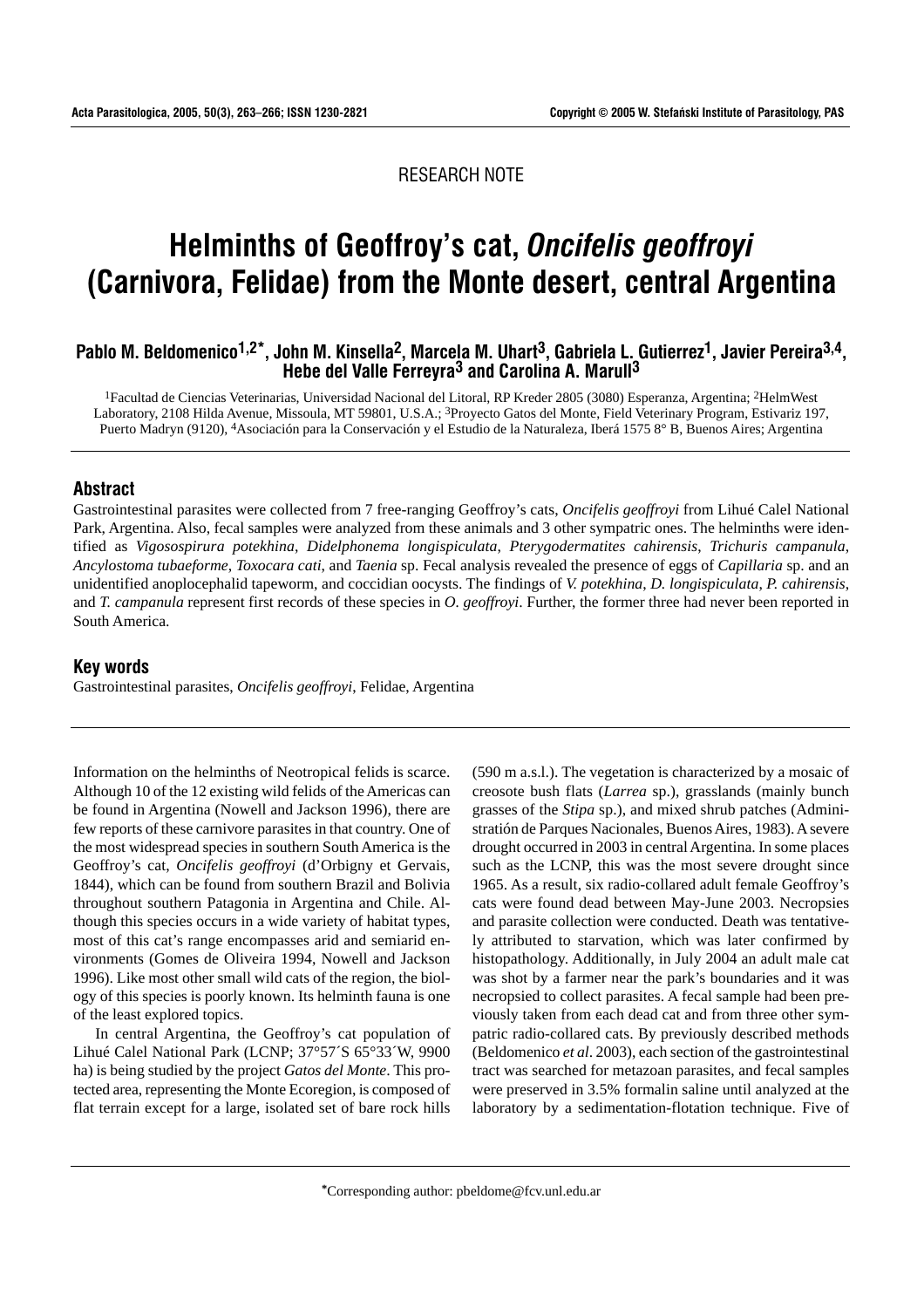each specific adult parasites or eggs were measured, and the measurements were reported as arithmetic mean and standard deviation (SD). When fewer specimens were available for measuring, the range or the unique value were reported.

Voucher specimens were deposited at the Colección de Parásitos de Vertebrados Silvestres of Universidad Nacional del Litoral, Esperanza, Argentina (Acc. no: LP00016-LP00035). Our findings are summarized in Table I.



**Fig. 1.** Parasites recovered from necropsied Geoffroy's cats from Lihué Calel National Park, Argentina: **A –** cestode egg, **B –** oral extremity of *Vigisospirura potekhina*, **C –** oral extremity of *Didelphonema longispiculata*, **D –** vulvar region of *Trichuris campanula*, **E –** oral extremity of *Pterygodermatites cahirensis*, **F –** caudal extremity of a male *Pterygodermatites cahirensis*. Scale bars = 25 µm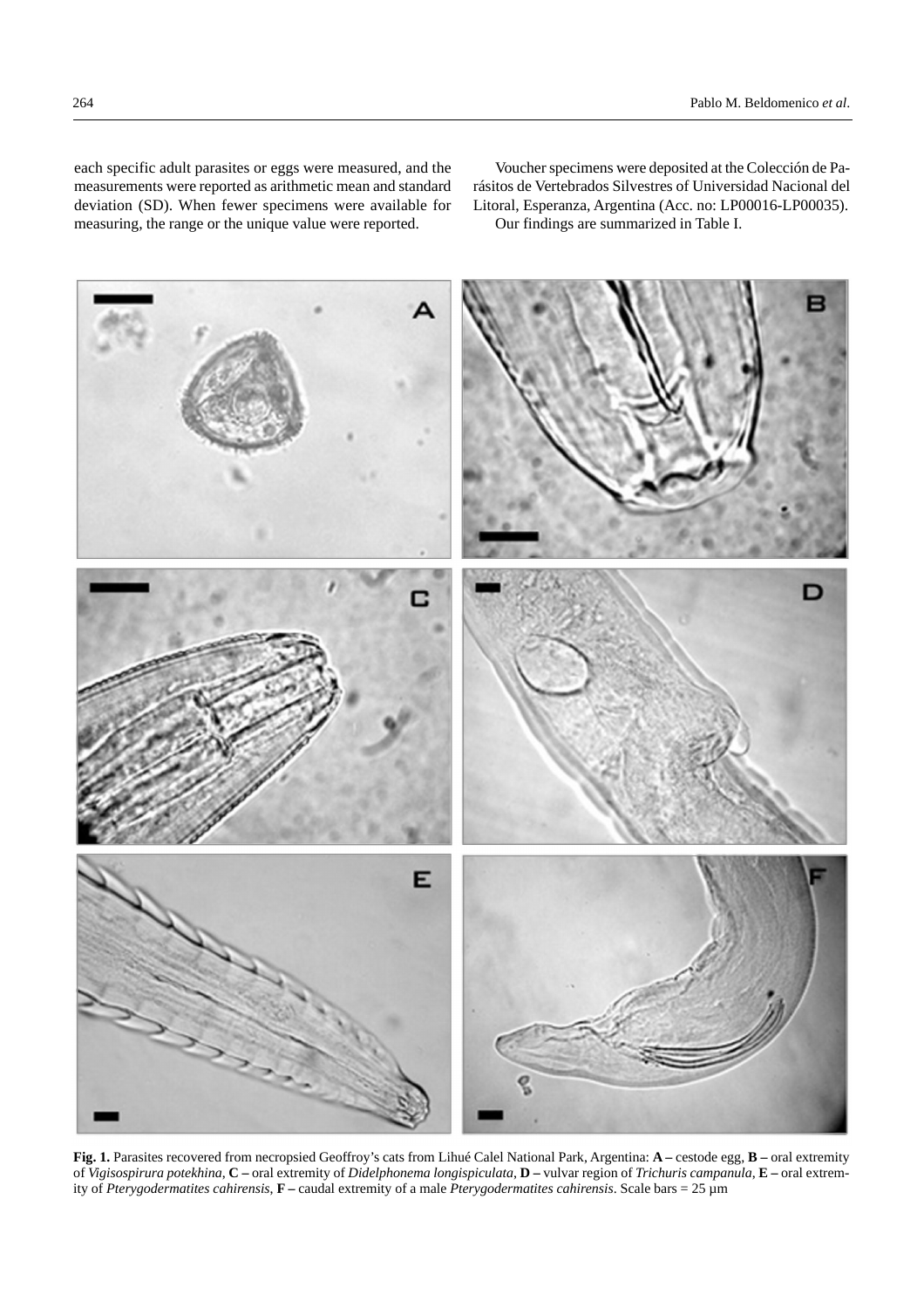#### *Fecal analysis*

*Capillaria* sp. eggs measuring  $49.5$  (SD = 2.6)  $\times$  37.9 µm (SD)  $= 2.8$ ) were detected in 4 of 9 fecal samples. Eggs resembling *Ancylostoma* sp., measuring  $65.6$  (SD =  $3.5$ )  $\times$  37.9  $\mu$ m (SD = 2.8) were detected in 2 of 9 fecal samples. *Trichuris* sp. eggs measuring  $70.6$  (SD = 5.7)  $\times$  32.2  $\mu$ m (SD = 3.5) were detected in 5 of 9 fecal samples. Eggs resembling *Toxocara* sp., measuring 74.4 (SD =  $14.9$ ) × 60.3  $\mu$ m (SD = 7.2) were detected in 1 of 9 fecal samples. Triangular cestode eggs with a pyriform apparatus resembling those of Anoplocephalidae (Fig. 1A) were found in one sample. Immature coccidian oocysts measuring  $26.2 \mu m (SD = 1.7)$  were detected in 2 of 9 fecal samples. These findings are not different from those reported for other Neotropical felids (Patton *et al*. 1986).

#### *Adults*

*Vigisospirura potekhina* (Petrow et Potekhina, 1953) (Spirurida, Spirocercidae) (Fig. 1B): a total of 39 adult specimens was collected from the oesophagus and 11 from the stomach of 5 cats. The female:male ratio (FMR) was 4.1. This spirurid parasitizes both felids (Wong *et al*. 1980, Torres *et al*. 1998) and badgers, *Meles meles* (Torres *et al*. 2001) in the Old and the New World. This represents the first report of the species in South America.

*Didelphonema longispiculata* (Hill, 1939) (Spirurida, Spirocercidae) (Fig. 1C): 160 adult specimens were collected from the stomach of 2 of the cats. The FMR was 4.0. Although this New World parasite has been found in marsupials and felids of North America (Stewart and Dean 1971, Pence and Eason 1980, Wong *et al*. 1980), very little has been published about its host-parasite relationships. This represents the first report of the species in South America.

*Pterygodermatites* (*Multipectines*) *cahirensis* Quentin, 1969 (Spirurida, Rictulariidae) (Fig. 1E–F): a single male of this species was found in the small intestine of one necropsied cat. The spicules measured  $161 \times 15$  µm. This parasite is prevalent in canids from the Old and the New World (Young and Pence 1979). In the southern United States, it is commonly found in coyotes (*Canis latrans*) and less frequently in bobcats (*Lynx rufus*) (Stone and Pence 1978). Although *P. cahirensis* is considered to be distributed in carnivores worldwide (Young and Pence 1979), this is the first record from South America.

*Trichuris campanula* Linstow, 1889 (Enoplida, Trichuridae) (Fig. 1D): 97 adult specimens were collected from the large intestine of 3 cats. The FMR was 1.7. In males, the spicule measured 1065  $\mu$ m (SD = 105) and was contained within a spinous sheath. Until the late 1970's, the findings of feline whipworms in the New World were confined to South America and Cuba (Enzie 1951; Hass 1973, 1978). To date, the only *Trichuris* sp. reported for domestic cats are *Trichuris serrata* Linstow, 1879 and *Trichuris campanula* Linstow, 1889 (Urioste 1923, Clarkson 1960, Kelly 1973, Ng and Kelly 1975, Hass and Meisels 1978). Both species were originally described from domestic cats from Brazil. Regarding wild felids, there is only one record of a *Trichuris* sp. (named *Trichocephalus*) from a tiger-cat (*Leopardus tigrinus*) in Brazil (Diesing 1851). Our finding constitutes the first record of *T. campanula* for *O. geoffroyi*.

*Ancylostoma tubaeforme* (Zeder, 1800) (Strongylida, Ancylostomatidae): nine hookworms were found in the small intestine of two Geoffroy's cats. The FMR was 0.6. *A. tubaeforme* is a cosmopolitan hookworm of cats (Anderson 2000). In the Neotropical region, it was reported for otter cat, *Herpailurus yagouaroundi*; jaguar, *Panthera onca* (Thatcher 1971); and Argentinean *O. geoffroyi* (Martinez 1987). The infection by this species may indicate interaction with domestic cats.

*Toxocara cati* (Shrank, 1788) (Ascaridida, Ascarididae): 211 specimens were collected from the stomach and small intestine of 6 cats. The FMR was 3.25. This ascarid is a cosmopolitan parasite of felids, including domestic cats and wild felids in the subfamilies Felinae and Pantherinae (Anderson

|                              | longispiculata<br>$\overline{D}$ | cahirensis<br>P. | Taenia sp.         | cati<br>$\mathbf{H}$ | capaula<br>Ĩ.      | potekhina<br>$\geq$ | tubaefor<br>$\overline{\mathcal{A}}$ . |
|------------------------------|----------------------------------|------------------|--------------------|----------------------|--------------------|---------------------|----------------------------------------|
| Prevalence                   | 2/7                              | 1/7              | 3/7                | 6/7                  | 3/7                | 5/7                 | 2/7                                    |
| Maximum intensity            | 146                              |                  | 37                 | 57                   | 52                 | 24                  |                                        |
| Length, females <sup>a</sup> | 7.1                              | NA               | NA                 | 63.8                 | 23.9               | 15.7                | $6.5 - 10.0$                           |
| Mean $(SD)$                  | (0.7)                            |                  |                    | (10.5)               | (8.2)              | (2.5)               |                                        |
| Length, males <sup>a</sup>   | 3.9                              | 3.3              | NA                 | 41.0                 | 22.1               | 10.9                | 6.4                                    |
| Mean $(SD)$                  | (0.2)                            |                  |                    | (3.7)                | (2.5)              | (0.3)               | (0.4)                                  |
| Eggs, measuresb              | $31 \times 15$                   | NA               | $30.8 \times 36.5$ | $74.4 \times 60.3$   | $70.6 \times 32.2$ | $55.5 \times 27.5$  | $65.6 \times 37.9$                     |